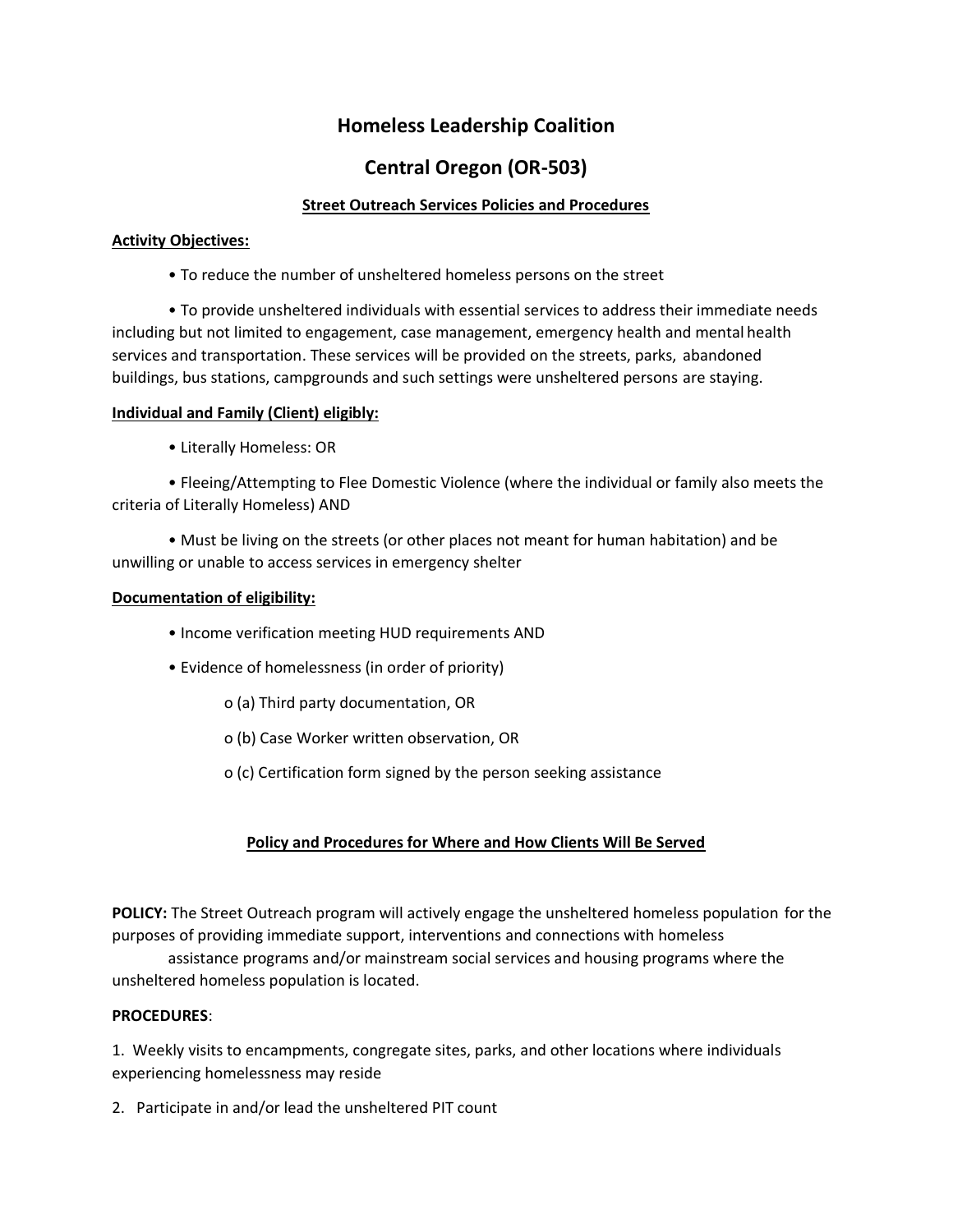- 3. Build rapport with individuals experiencing homelessness to best support them
- 4. Create a safe presence, initiating non-threatening conversation
- 5. Record and collect minimum data and assess needs

#### **Policies and Procedures for Targeting and Providing Essential Services**

**POLICY**: Providers of Street Outreach services shall target unsheltered homeless individuals and families as defined above.

#### **PROCEDURES:**

1. An initial need and eligibility assessment will be offered and those qualifying will be provided the following as needed: engagement, case management, emergency health and mental health referrals, transportation, documentation, or other appropriate services specific to their needs.

2. When appropriate and based on the individual's needs and wishes, the provision of or referral to rapid rehousing services that can quickly assist the client to obtain safe, permanent housing shall be prioritized over the provision of or referral to emergency shelter or transitional housing.

## **Policy and Procedures for Coordination of Mainstream Benefits/Coordinated Assessment**

**POLICY:** Coordination among emergency shelter service providers, essential service providers, houseless prevention and rapid rehousing assistance providers and mainstream service providers is a requirement of any service provider receiving funding from or passed through the outreach committee originations to ensure minimum client disruption and maximum client service.

#### **Connections with other resources consist of assisting each client to obtain if applicable:**

- Permanent housing
- Medical health treatment
- Behavioral health services
- Veteran's Benefits
- Counseling
- Supervision